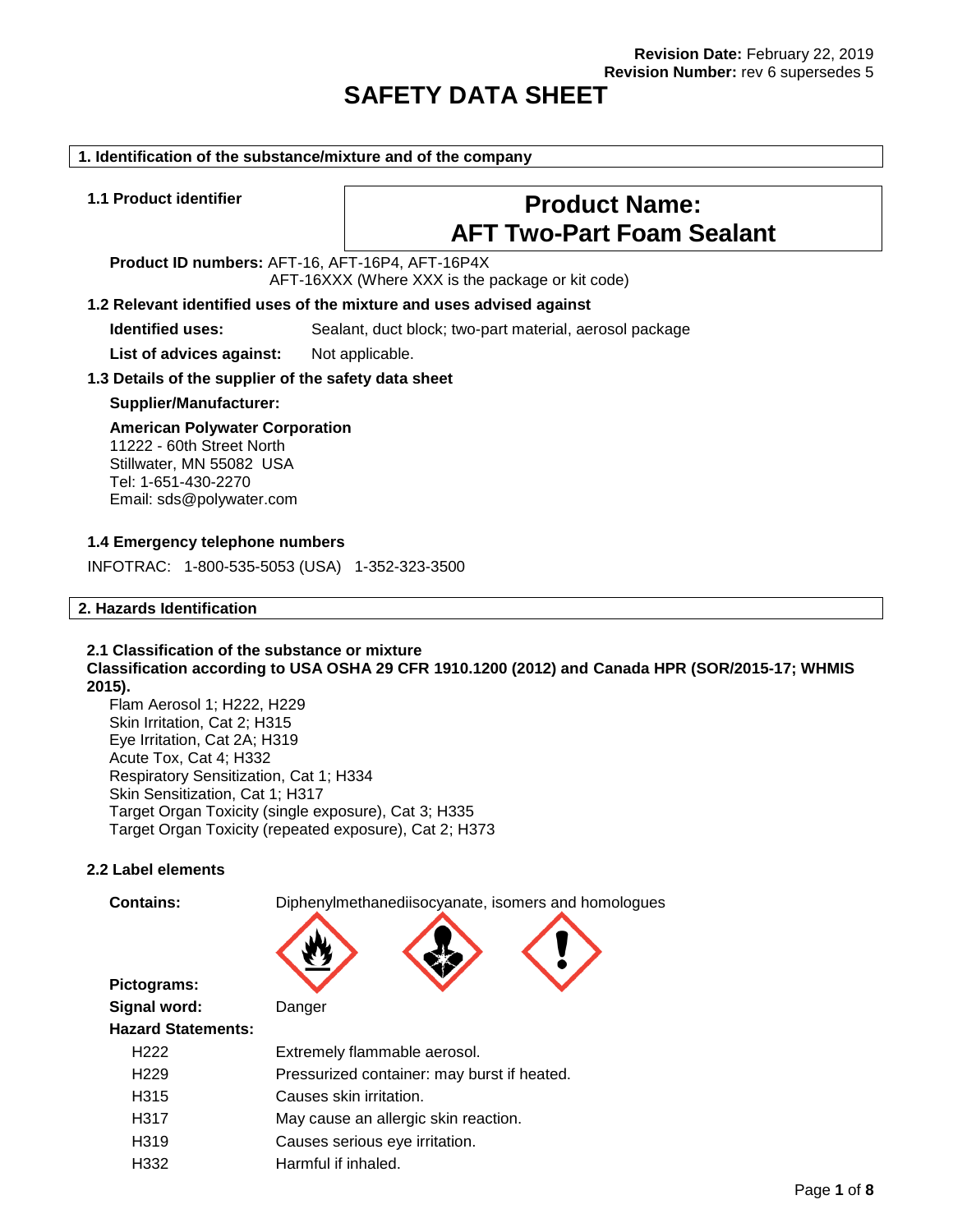| H334                                     | May cause allergy or asthma symptoms or breathing difficulties if inhaled.                                                                                                                                                                                                                                                                                                                                                                                                                                                                           |
|------------------------------------------|------------------------------------------------------------------------------------------------------------------------------------------------------------------------------------------------------------------------------------------------------------------------------------------------------------------------------------------------------------------------------------------------------------------------------------------------------------------------------------------------------------------------------------------------------|
| H335                                     | May cause respiratory irritation.                                                                                                                                                                                                                                                                                                                                                                                                                                                                                                                    |
| H373                                     | May cause damage to organs through prolonged or repeated inhalative exposure.                                                                                                                                                                                                                                                                                                                                                                                                                                                                        |
| <b>Precautionary Statements:</b>         |                                                                                                                                                                                                                                                                                                                                                                                                                                                                                                                                                      |
| P210                                     | Keep away from heat/sparks/open flames/hot surfaces. No smoking.                                                                                                                                                                                                                                                                                                                                                                                                                                                                                     |
| P211                                     | Do not spray on an open flame or other ignition source.                                                                                                                                                                                                                                                                                                                                                                                                                                                                                              |
| P251                                     | Do not pierce or burn, even after use.                                                                                                                                                                                                                                                                                                                                                                                                                                                                                                               |
| P <sub>260</sub>                         | Do not breathe fumes.                                                                                                                                                                                                                                                                                                                                                                                                                                                                                                                                |
| P <sub>264</sub>                         | Wash hands thoroughly after handling.                                                                                                                                                                                                                                                                                                                                                                                                                                                                                                                |
| P271                                     | Use only outdoors or in a well-ventilated area.                                                                                                                                                                                                                                                                                                                                                                                                                                                                                                      |
| P <sub>272</sub>                         | Contaminated work clothing should not be allowed out of the workplace.                                                                                                                                                                                                                                                                                                                                                                                                                                                                               |
| P280                                     | Wear protective gloves, protective clothing and eye protection.                                                                                                                                                                                                                                                                                                                                                                                                                                                                                      |
| P302 + P352<br>$P304 + P340$             | IF ON SKIN: Wash with plenty of water.<br>IF INHALED: Remove to fresh air and keep at rest in a position comfortable for<br>breathing.                                                                                                                                                                                                                                                                                                                                                                                                               |
| $P342 + P311$<br>$P305 + P351 +$<br>P338 | If experiencing respiratory symptoms: Call a poison center or doctor.<br>IF IN EYES: Rinse cautiously with water for several minutes. Remove contact lenses if<br>present and easy to do. Continue rinsing.                                                                                                                                                                                                                                                                                                                                          |
| $P337 + P313$                            | If eye irritation persists: Get medical advice/attention.                                                                                                                                                                                                                                                                                                                                                                                                                                                                                            |
| $P410 + P412$                            | Protect from sunlight. Do not expose to temperatures exceeding 50°C/122°F                                                                                                                                                                                                                                                                                                                                                                                                                                                                            |
| P <sub>501</sub>                         | Dispose of contents/container in accordance with local and national regulations.                                                                                                                                                                                                                                                                                                                                                                                                                                                                     |
| Notes:                                   | 4,4'-methylenediphenyl diisocyanate (MDI, precursor to the polymeric form) has not<br>been designated as a carcinogen by IARC, NTP, ACGIH, OSHA, or the EPA. There<br>are inadequate human carcinogenicity data, and only limited animal data. Additionally,<br>the IARC Working Group noted that tumorigenic effects observed in animals may be<br>attributed to non-specific particle effect (IARC monograph 71). We have not classified<br>substance as a carcinogen but recommend that users avoid inhalation of vapor above<br>exposure limits. |
| 2.3 Other hazards:                       | No information available.                                                                                                                                                                                                                                                                                                                                                                                                                                                                                                                            |
|                                          |                                                                                                                                                                                                                                                                                                                                                                                                                                                                                                                                                      |

# **3. Composition/Information on Ingredients**

| <b>Component</b><br>Polymeric diphenylmethane diisocyanate              | CAS#<br>9016-87-9 | <b>Wt.</b> %<br>$25 - 50$ |
|-------------------------------------------------------------------------|-------------------|---------------------------|
| 2-propanol, 1-chloro-, Phosphate (3:1)                                  | 13674-84-5        | $10 - 25$                 |
| Diethylmethylbenzenediamine                                             | 68479-98-1        | $0.1 - 1$                 |
| Methanaminium N,N,N-trimethyl-,salt with 2,2-<br>dimethylpropanoic acid | 478-310-4         | $0.1 - 1$                 |
| 1,1-Difluoroethane (HFC 152a)                                           | 75-37-6           |                           |

This product contains no other reportable, hazardous components under 29 CFR1910 or Canada HPR (SOR/2015- 17); WHMIS 2015. No additional ingredients require reporting based on applicable concentration and current supplier knowledge.

| 4. I<br>-:<br>8. I A<br>Alu<br>. | .<br>Me.<br>$\overline{\phantom{a}}$ |  |  |
|----------------------------------|--------------------------------------|--|--|
|                                  |                                      |  |  |

# **4.1 Description of first aid measures**

 $\overline{\mathsf{L}}$ 

| <b>Eye Contact:</b>  | Immediately flush eyes with large quantity of water for 15 minutes. Seek medical<br>attention.                            |
|----------------------|---------------------------------------------------------------------------------------------------------------------------|
| <b>Skin Contact:</b> | Remove contaminated clothing; flush skin thoroughly with soap and water. If<br>irritation occurs, seek medical attention. |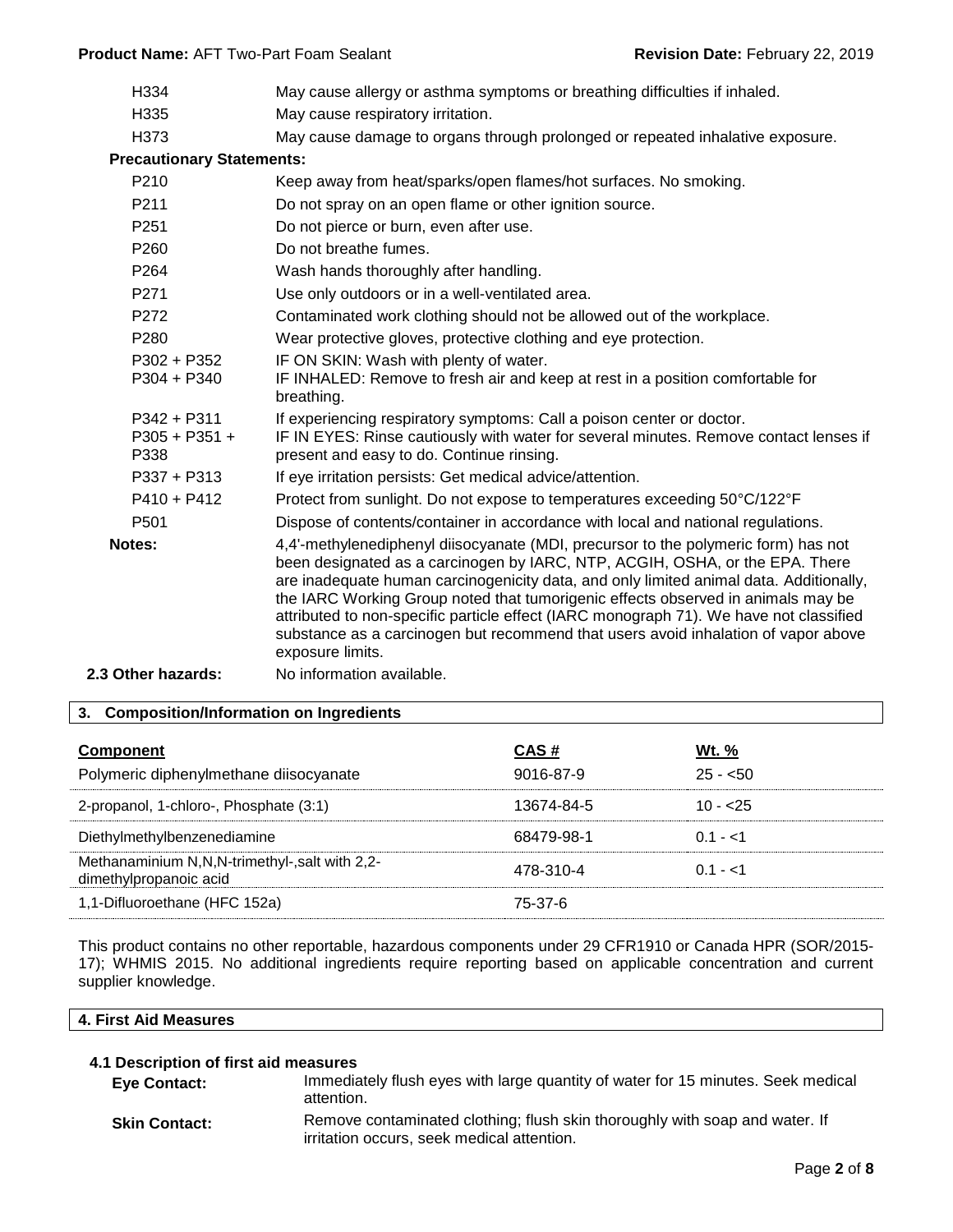**Inhalation (Breathing):** If irritation of nose or throat develops, move to fresh air. If irritation persists, seek medical attention.

**Ingestion (Swallowing):** If swallowed, rinse mouth and drink plenty of water. Do not induce vomiting. If patient is conscious, wash out mouth with water. Never give anything by mouth to an unconscious person. Do not leave victim unattended. Seek medical attention.

# **4.2 Most important symptoms and effects, both acute and delayed** May cause allergic skin and respiratory reaction. Refer to Section 11 for more information.

#### **4.3 Indication of immediate medical attention and special treatment needed.**

No information available.

# **5. Firefighting Measures**

#### **5.1 Extinguishing media:**

Water Fog, Carbon Dioxide, Dry Chemical or Foam.

# **5.2 Special hazards arising from the substance or mixture**

#### **Hazardous decomposition and by-products:**

Carbon monoxide, hydrogen cyanide, nitrogen oxides, aromatic isocyanates, gases/vapors.

#### **5.3 Advice for firefighters**

Wear full protective clothing, including self-contained, positive pressure or pressure-demand breathing apparatus. Sealed container can build up pressure when exposed to high heat. Use water spray to cool fire exposed containers. Aerosol cans can build up pressure and explode when exposed to temperatures greater than 122°F (50°C).

#### **6. Accidental Release Measures**

#### **6.1 Personal precautions, protective equipment and emergency procedures:**

Provide adequate ventilation. Remove all sources of ignition. Avoid contact with skin, eyes and clothes. Do not breathe vapor/aerosol.

#### **6.2 Environmental precautions:**

Prevent from entering waterways.

#### **6.3 Methods materials for containment and cleaning up:**

Spills expected to be small quantities. Collect excess material with absorbents or wipe with dry towels. Wash with a dilute ammonia solution.

## **6.4 Reference to other sections:**

Refer to Sections 4, 5, 8, and 13 for more information.

#### **7. Handling and Storage**

# **7.1 Precautions for safe handling**

Use and store this product with adequate ventilation. Avoid inhalation of vapors and personal contact with the product. Wash thoroughly after handling. Wash contaminated clothing before reuse. For industrial or professional use only.

# **7.2 Conditions for safe storage, including incompatibilities**

Pressurized container: protect from sunlight and do not expose to temperatures exceeding 50°C. Do not pierce or burn, even after use. Keep in a cool, well-ventilated place. Protect from freezing. All containers should be disposed of in an environmentally safe manner and in accordance with governmental regulations.

#### **7.3 Specific end uses**

See technical data sheet on this product for further information.

# **8. Exposure Controls / Personal Protection**

# **8.1 Control parameters**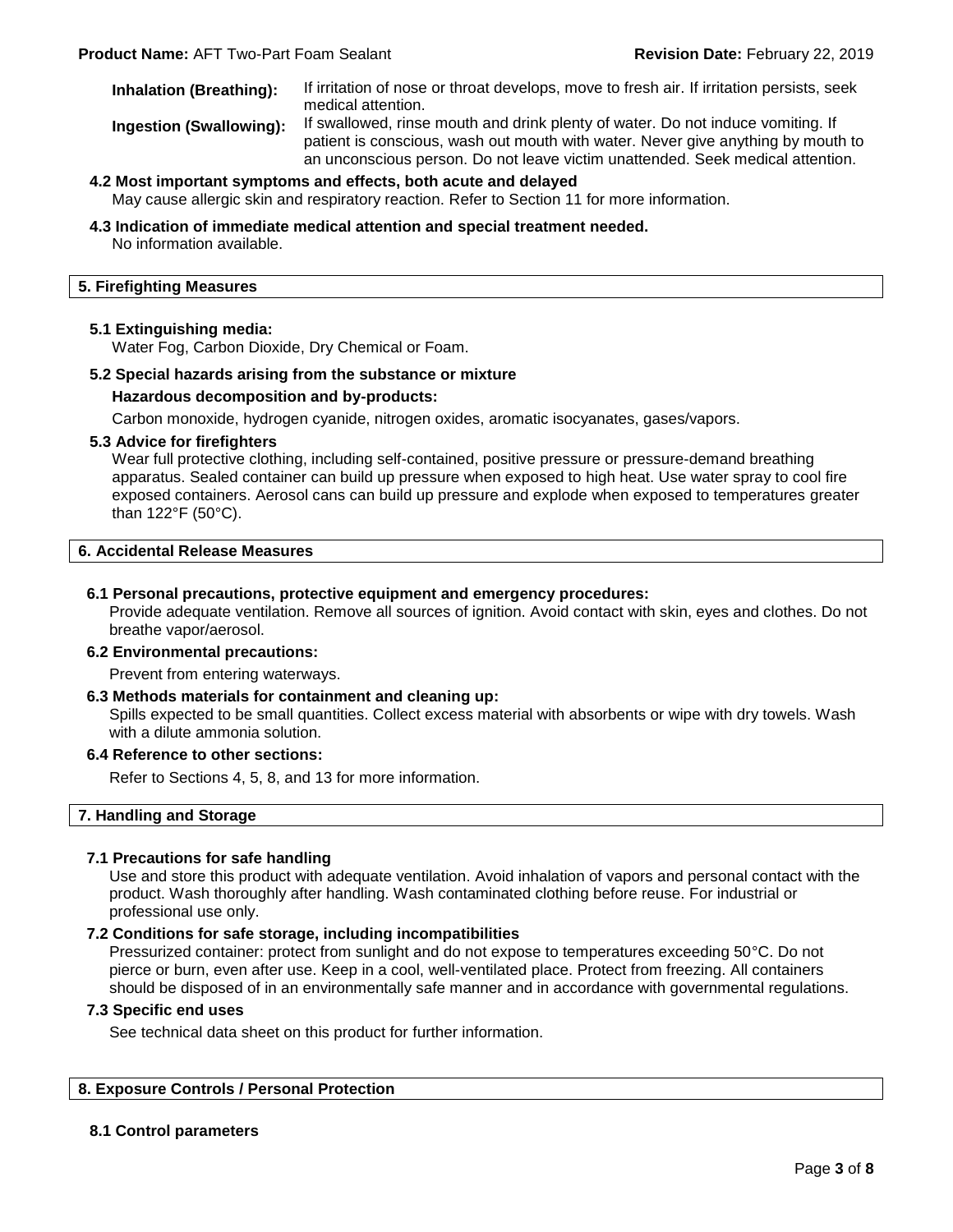# **Exposure limits and recommendations:**

# **Polymeric diphenylmethane diisocyanate:**

ACGIH, OSHA and NIOSH have not established any OELs

| <b>Country/Source</b> | Long-term exposure limit<br>8 hr. OEL, TWA | Short-term exposure limit -<br>15 min (ceiling) |
|-----------------------|--------------------------------------------|-------------------------------------------------|
| Canada (Alberta)      | $0.005$ ppm                                | $- -$                                           |
| Germany – AGS, DFG    | $0.05 \,\mathrm{mg/m^3}$                   | $0.05 \,\mathrm{mg/m^3}$                        |

**Long-term exposure limit** 

# **All isocyanates as NCO:**

| <b>Country/Source</b> |  |  |
|-----------------------|--|--|
| <b>U.K. EH 40 WEL</b> |  |  |
| Ireland               |  |  |
| Australia OEL         |  |  |

**8 hr. OEL, TWA**  $0.02$  mg/ m<sup>3</sup> 0.07 mg/ m<sup>3</sup>  $0.02$  mg/ m<sup>3</sup> 0.07 mg/ m<sup>3</sup>  $0.02 \text{ mg/m}^3$  0.07 mg/m<sup>3</sup>

**Short-term exposure limit – 15 min (ceiling)**

# **2-propanol, 1-chloro-, Phosphate (3:1):**

ACGIH, OSHA and NIOSH have not established any OELs

Biological Limit Values (BLV): None established for this material or its components

# **8.2 Exposure controls**

#### **Respiratory protection:**

Use with adequate ventilation to keep vapor concentration below acceptable limits. Observe OSHA standard 29 CFR 1910-94, 1910.107, 1910.108. Ventilation is not required for most uses. If product is used in a way that ventilation is not adequate, use approved chemical/mechanical filters designed to remove a combination of particulate and organic vapors in open and restricted areas. Use approved airline type respirators or hoods in confined areas. Observe OSHA standard 29 CFR 1910.134.

# **Protective gloves:**

Gloves made from Nitrile rubber (Material thickness >0.1 mm for short time contact) are recommended. Gloves should be replaced after each short time contact or contamination. In the case of longer contact protective gloves made from nitrile rubber are recommended according to EN 374. Material thickness > 0,4 mm Perforation time > 480 minutes.

# **Eye protection:**

Goggles which can be tightly sealed or safety glasses with side shields.

# **Other protective equipment:**

Wear suitable protective clothing. Chemical resistant clothing made from nitrile rubber impregnated fabric is recommended. Remove and wash contaminated clothing before reuse. Discard contaminated shoes. Use protective cream if skin contact is likely.

# **9. Physical and Chemical**

# **9.1 Information of basic physical and chemical properties**

| Appearance:                 | Purple liquid, aerosol presentation. |
|-----------------------------|--------------------------------------|
|                             |                                      |
| <b>Odor threshold:</b>      | Faint, aromatic odor                 |
| pH:                         | Not available                        |
| <b>Freezing point:</b>      | Not available                        |
| <b>Boiling point:</b>       | Not available                        |
| <b>Flash point:</b>         | Not available                        |
| <b>Evaporation rate:</b>    | Not available                        |
| Flammability (solid, gas):  | Does not apply                       |
| Upper/lower flammability or | <b>LEL:</b> 4.32 vol $%$             |
| explosive limits:           | <b>UEL:</b> 17.35 vol%               |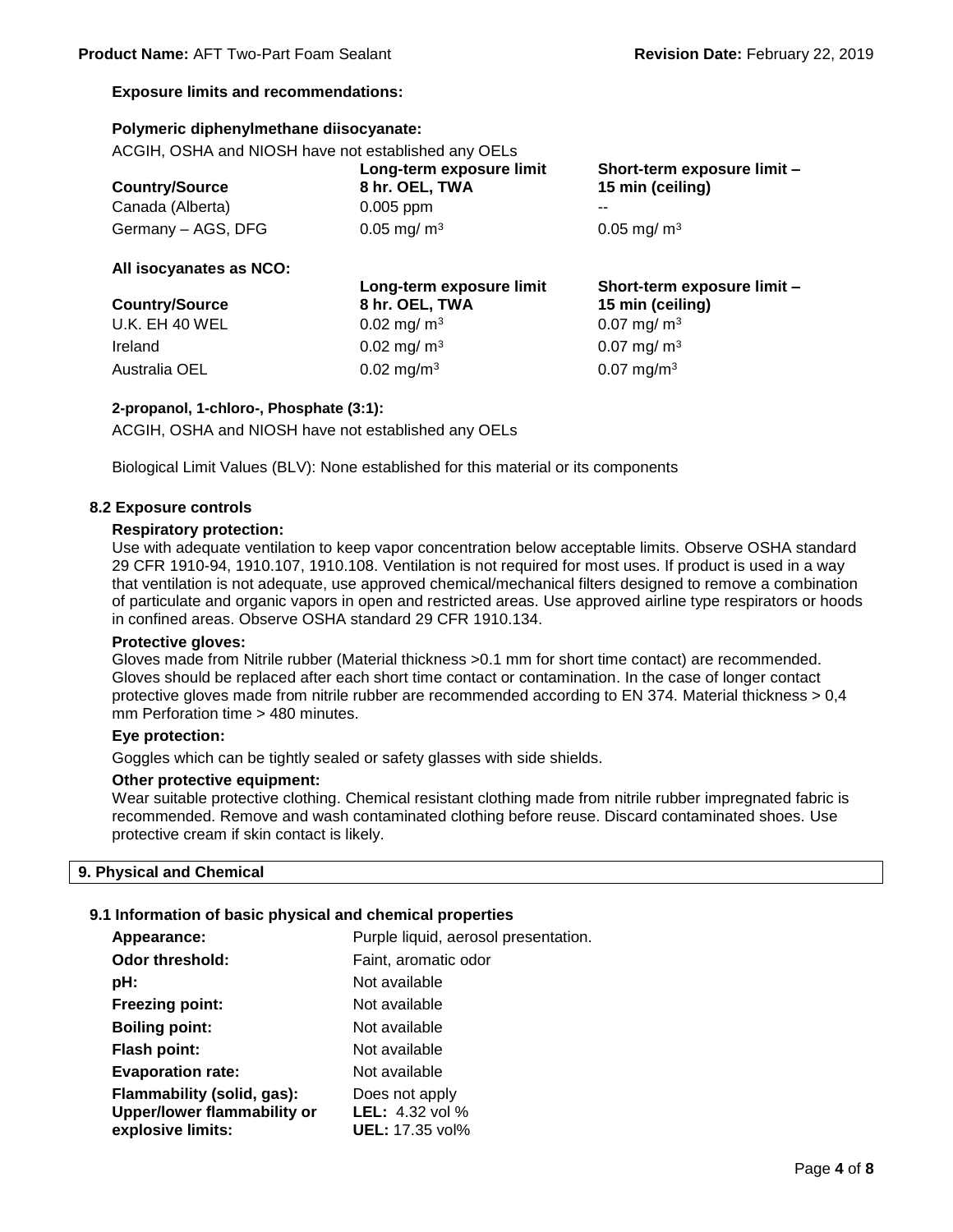| Vapor pressure:                                    | Not available                      |
|----------------------------------------------------|------------------------------------|
| Vapor density (Air = 1):                           | Not available                      |
| Specific gravity ( $H_2O = 1$ ):                   | Not available                      |
| <b>Solubility in water:</b>                        | Practically insoluble              |
| <b>Partition coefficient: n-</b><br>octanol/water: | Not available                      |
| <b>Auto-ignition temperature:</b>                  | Not available                      |
| <b>Decomposition temperature:</b>                  | Not available                      |
| Viscosity:                                         | Not available                      |
| 9.2 Other Information                              |                                    |
| <b>VOC Content:</b>                                | 0 g/L (contains exempt propellant) |

# **10. Stability and Reactivity**

#### **10.1 Reactivity:**

Reacts with water, reacts with substances which contain active hydrogen.

#### **10.2 Chemical stability:**

Stable

#### **10.3 Possibility of hazardous reactions:**

Hazardous reactions will not occur under normal transport or storage conditions.

#### **10.4 Conditions to avoid:**

Keep away from heat/sparks/open flames/hot surfaces – No smoking. Avoid freezing, high temperatures, flame, high humidity and water contamination.

#### **10.5 Incompatible materials:**

Water, alcohols, amines, acids, alkalis, metal compounds.

#### **10.6 Hazardous decomposition products:**

Carbon monoxide, hydrogen cyanide, nitrogen oxides, aromatic isocyanates, gases/vapors.

# **11. Toxicological Information**

# **11.1 Information on toxicological effects:**

# **Acute toxicity**

#### **Eye contact:**

Direct eye contact with material or vapors may cause eye irritation.

#### **Skin contact:**

Persons with pre-existing skin disorders may be more susceptible to skin irritation from this material. Allergic skin reaction symptoms include redness, swelling, blistering and itching.

#### **Irritation and Sensitization Potential:**

Product may be irritating to skin and eyes.

#### **Inhalation (Breathing):**

Material has low vapor pressure and inhalation hazard is expected to be minimal. Vapor exposure may cause irritation of the nose and throat. Symptoms may include burning sensation, coughing and shortness of breath, or other signs of respiratory distress. May cause allergic respiratory reaction below exposure guideline in susceptible individuals.

# **Ingestion:**

Ingestion may cause irritation of the gastrointestinal tract.

# **Toxicity to Animals:**

Diphenylmethanediisocyanate (MDI) Isomers and homologues (9016-87-9):

| Acute oral toxicity   | $LD_{50}$ (rat) > 10000 mg/kg    |
|-----------------------|----------------------------------|
| Acute dermal toxicity | $LD_{50}$ (rabbit) > 10000 mg/kg |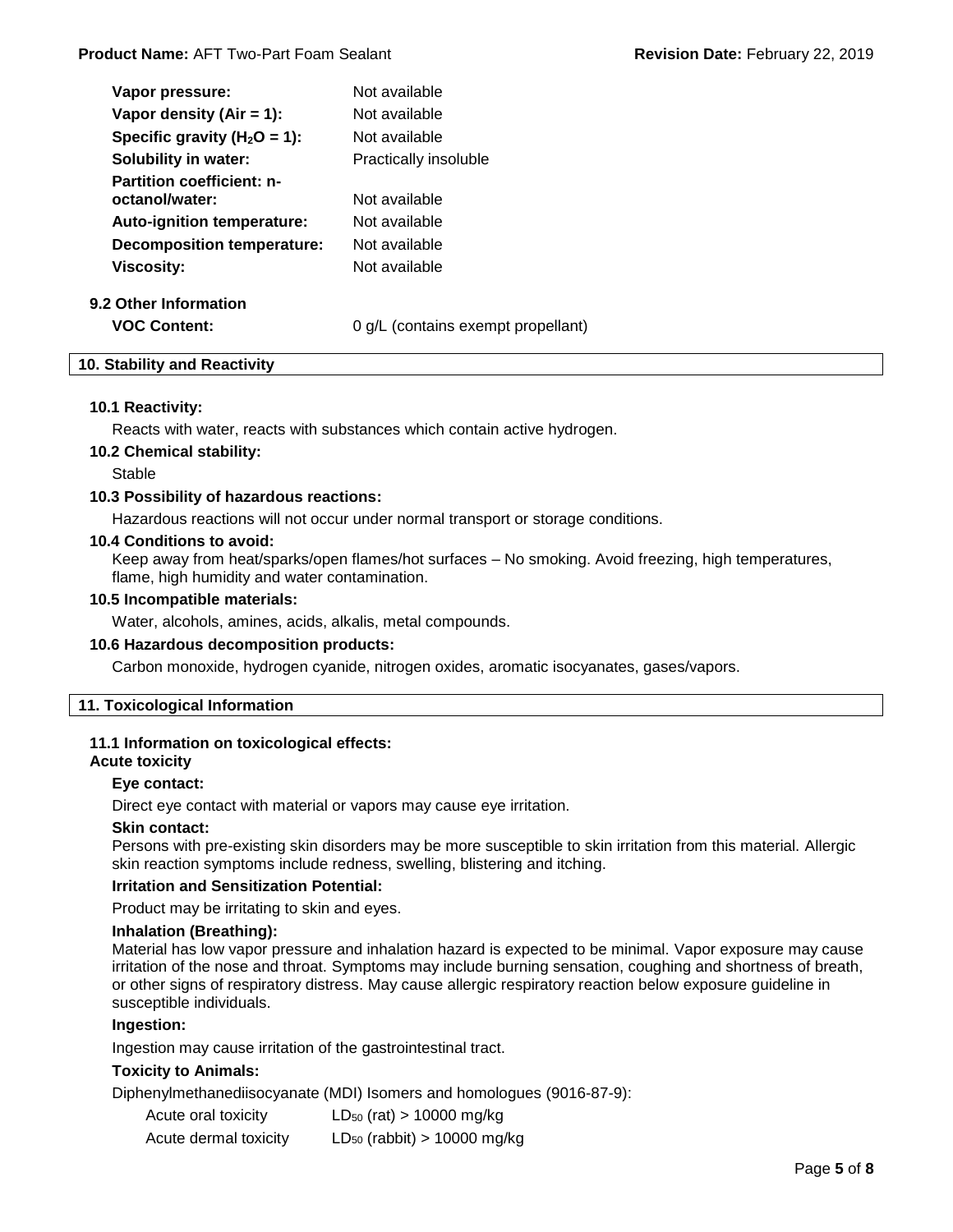# **Product Name:** AFT Two-Part Foam Sealant **Revision Date:** February 22, 2019

|                                                     | Acute inhalation toxicity                              | ATE 1.5 $mg/L$                                                                                                                                                                                                                                                                                                                                                                                                                                                                                                                                       |
|-----------------------------------------------------|--------------------------------------------------------|------------------------------------------------------------------------------------------------------------------------------------------------------------------------------------------------------------------------------------------------------------------------------------------------------------------------------------------------------------------------------------------------------------------------------------------------------------------------------------------------------------------------------------------------------|
| 2-propanol, 1-chloro-, Phosphate (3:1) (13674-84-5) |                                                        |                                                                                                                                                                                                                                                                                                                                                                                                                                                                                                                                                      |
|                                                     | Acute oral toxicity                                    | LD <sub>50</sub> (rat) 1,500 mg/kg                                                                                                                                                                                                                                                                                                                                                                                                                                                                                                                   |
|                                                     | Acute dermal toxicity                                  | $LD_{50}$ (rabbit) 1,230 mg/kg                                                                                                                                                                                                                                                                                                                                                                                                                                                                                                                       |
|                                                     | Acute inhalation toxicity                              | $LC_{50}$ (rat) 5 mg/m <sup>3</sup> , 4 hours                                                                                                                                                                                                                                                                                                                                                                                                                                                                                                        |
|                                                     | <b>Aspiration Hazard:</b>                              |                                                                                                                                                                                                                                                                                                                                                                                                                                                                                                                                                      |
|                                                     | No aspiration hazard expected.                         |                                                                                                                                                                                                                                                                                                                                                                                                                                                                                                                                                      |
|                                                     | <b>Chronic Exposure:</b>                               |                                                                                                                                                                                                                                                                                                                                                                                                                                                                                                                                                      |
|                                                     | <b>Reproductive Toxicity:</b>                          | Not available.                                                                                                                                                                                                                                                                                                                                                                                                                                                                                                                                       |
|                                                     | <b>Mutagenicity:</b>                                   | Not available.                                                                                                                                                                                                                                                                                                                                                                                                                                                                                                                                       |
|                                                     | <b>Teratogenicity:</b>                                 | Not available.                                                                                                                                                                                                                                                                                                                                                                                                                                                                                                                                       |
|                                                     | <b>Specific Target Organ</b><br><b>Toxicity (STOT)</b> | Contains material which causes damage to the upper respiratory tract.                                                                                                                                                                                                                                                                                                                                                                                                                                                                                |
|                                                     | <b>Toxicologically Synergistic</b>                     |                                                                                                                                                                                                                                                                                                                                                                                                                                                                                                                                                      |
|                                                     | <b>Products:</b>                                       | Not available.                                                                                                                                                                                                                                                                                                                                                                                                                                                                                                                                       |
|                                                     | <b>Carcinogenic Status:</b>                            | This substance contains components identified as IARC Category 3, not<br>classifiable.                                                                                                                                                                                                                                                                                                                                                                                                                                                               |
|                                                     |                                                        | 4,4'-methylenediphenyl diisocyanate (MDI, precursor to the polymeric form)<br>has not been designated as a carcinogen by IARC, NTP, ACGIH, OSHA, or<br>the EPA. There are inadequate human carcinogenicity data, and only limited<br>animal data. Additionally, the IARC Working Group noted that tumorigenic<br>effects observed in animals may be attributed to non-specific particle effect<br>(IARC monograph 71). We have not classified substance as a carcinogen but<br>recommend that users avoid inhalation of vapor above exposure limits. |
|                                                     |                                                        |                                                                                                                                                                                                                                                                                                                                                                                                                                                                                                                                                      |

# **Respiratory/Skin Sensitization**

May cause sensitization by inhalation and skin contact.

# **12. Ecological Information**

| 12.1 Toxicity:                                               |                                                                       |  |
|--------------------------------------------------------------|-----------------------------------------------------------------------|--|
| <b>Aquatic Toxicity:</b>                                     | No data available on mixture.                                         |  |
| 12.2 Persistence and degradability:                          | No data available on mixture.                                         |  |
| 12.3 Bioaccumulation potential:                              | Accumulation in organisms is not to be expected.                      |  |
| 12.4 Mobility in soil:                                       | Adsorption to solid soil phase is not expected                        |  |
| 12.5 Results of PBT and vPvB                                 | This product is not, nor does it contain a substance that is a PBT or |  |
| <b>Assessment:</b>                                           | vPvB.                                                                 |  |
| 12.6 Other adverse effects:                                  | None known.                                                           |  |
| This mixture is not considered dangerous to the environment. |                                                                       |  |

# **13. Disposal Considerations**

Dispose of product in accordance with National and Local Regulations.

# **14. Transport Information**

| <b>UN Number:</b>             | 1950                                                            |
|-------------------------------|-----------------------------------------------------------------|
| UN Proper shipping name:      | AEROSOLS, Flammable, less than 1 liter each, Class 2.1, LTD QTY |
| Transport hazard class(es):   | Class 9                                                         |
| Packing group:                | Not Applicable                                                  |
| <b>Environmental hazards:</b> | None known                                                      |
| <b>Special precautions:</b>   | None known                                                      |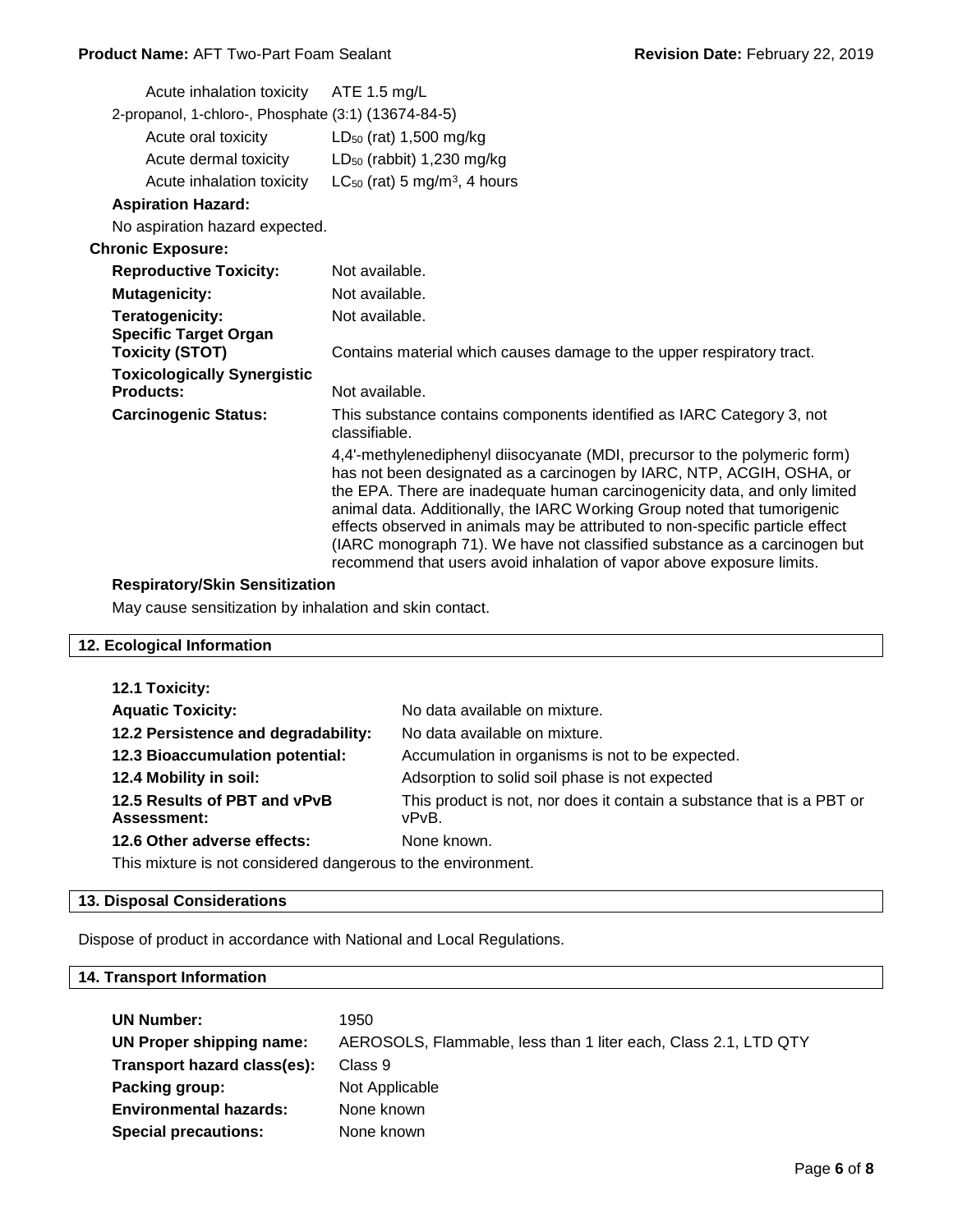| TDG:                  | Not Regulated                                                                                                         |
|-----------------------|-----------------------------------------------------------------------------------------------------------------------|
| <b>ICAO/IATA-DGR:</b> | Consumer Commodity, ID 8000, Class 9, LTD QTY<br>UN 1950, AEROSOLS, Flammable, less than 1 liter each, Class 2.1, LTD |
| IMDG:                 | OTY                                                                                                                   |

# **15. Regulatory Information**

# **15.1 Safety, health and environmental regulations/legislation specific for the substance or mixture**

#### **USA Federal and State**

All components are listed on the TSCA inventory.

| <b>Hazard Categories for SARA</b>      | <b>Acute</b> | <b>Chronic</b>                | <b>Fire</b> | <b>Pressure</b>            | Reactive             |
|----------------------------------------|--------------|-------------------------------|-------------|----------------------------|----------------------|
| Section 311/312 Reporting              | Yes          | Yes                           | Yes         | No                         | No                   |
|                                        |              |                               |             | <b>CERCLA/SARA Sec 302</b> | SARA Sec. 313        |
| <b>Components</b>                      |              | <b>Hazardous Substance RQ</b> |             | <b>EHS TPQ</b>             | <b>Toxic Release</b> |
| Polymeric diphenylmethane diisocyanate |              |                               | No          | No                         | Yes (1%)             |

# **California Proposition 65:**

WARNING: This product can expose you to ethylene glycol which is known to the State of California to cause birth defects and/or other reproductive harm. For more information, go to www.p65warnings.ca.gov.

#### **Canada**

All components are listed on the DSL inventory.

This product has been classified according to the hazard criteria of the CPR and the SDS contains all the information required by the CPR.

#### **15.2 Chemical Safety Assessment**

No chemical safety assessment has been carried out for the mixture by the supplier.

| 16. Other Information |             |  |
|-----------------------|-------------|--|
| <b>NFPA Ratings:</b>  | Health:     |  |
|                       |             |  |
|                       | Fire:       |  |
|                       | Reactivity: |  |

National Fire Protection Association (NFPA) hazard ratings are designed for use by emergency response personnel during spill, fire or similar emergencies. Hazard ratings are based on physical and toxic properties of combustion or decomposition.

#### **Abbreviations and acronyms:**

OSHA = Occupational Safety and Health Administration STOT = Specific Target Organ Toxicity  $LD_{50}$  = Median Lethal Dose DNEL = Derived No Effect Level ACGIH = American Conference of Governmental Industrial Hygienists TSCA = Toxic Substances Control Act (USA) DSL = Domestic Substances List (Canada)

| <b>Revision Date:</b>         | February 22, 2019                                                                                                                   |
|-------------------------------|-------------------------------------------------------------------------------------------------------------------------------------|
| <b>Revision Number:</b>       | 6                                                                                                                                   |
| Supersedes:                   | October 1, 2018                                                                                                                     |
| Other:                        | Not Applicable                                                                                                                      |
| <b>Indication of Changes:</b> | Section 2.1, 2.2, 3, 8.2 updated hazard and precaution phrases, updated propellant<br>information, updated exposure information.    |
|                               | Written in accordance with the provisions of OSHA 1910.1200 App D (2012) and<br>Canada HPR (SOR/2015-17) (WHMIS 2015). (GHS format) |